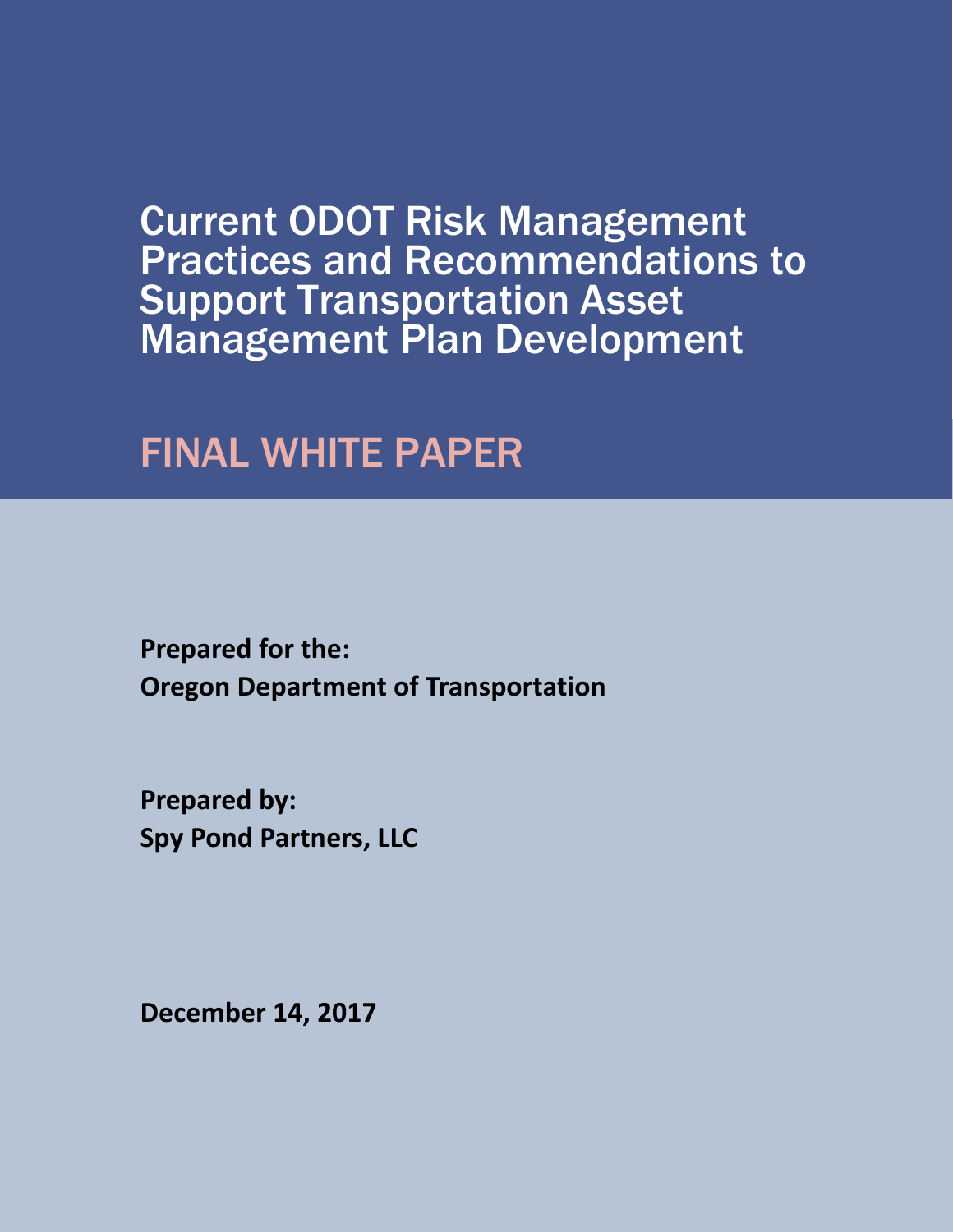# **Table of Contents**

| 3. Summary of Current Policies, Procedures, Practices, and Issues7 |    |
|--------------------------------------------------------------------|----|
|                                                                    |    |
|                                                                    |    |
|                                                                    |    |
|                                                                    |    |
|                                                                    |    |
|                                                                    |    |
|                                                                    |    |
|                                                                    |    |
|                                                                    | 22 |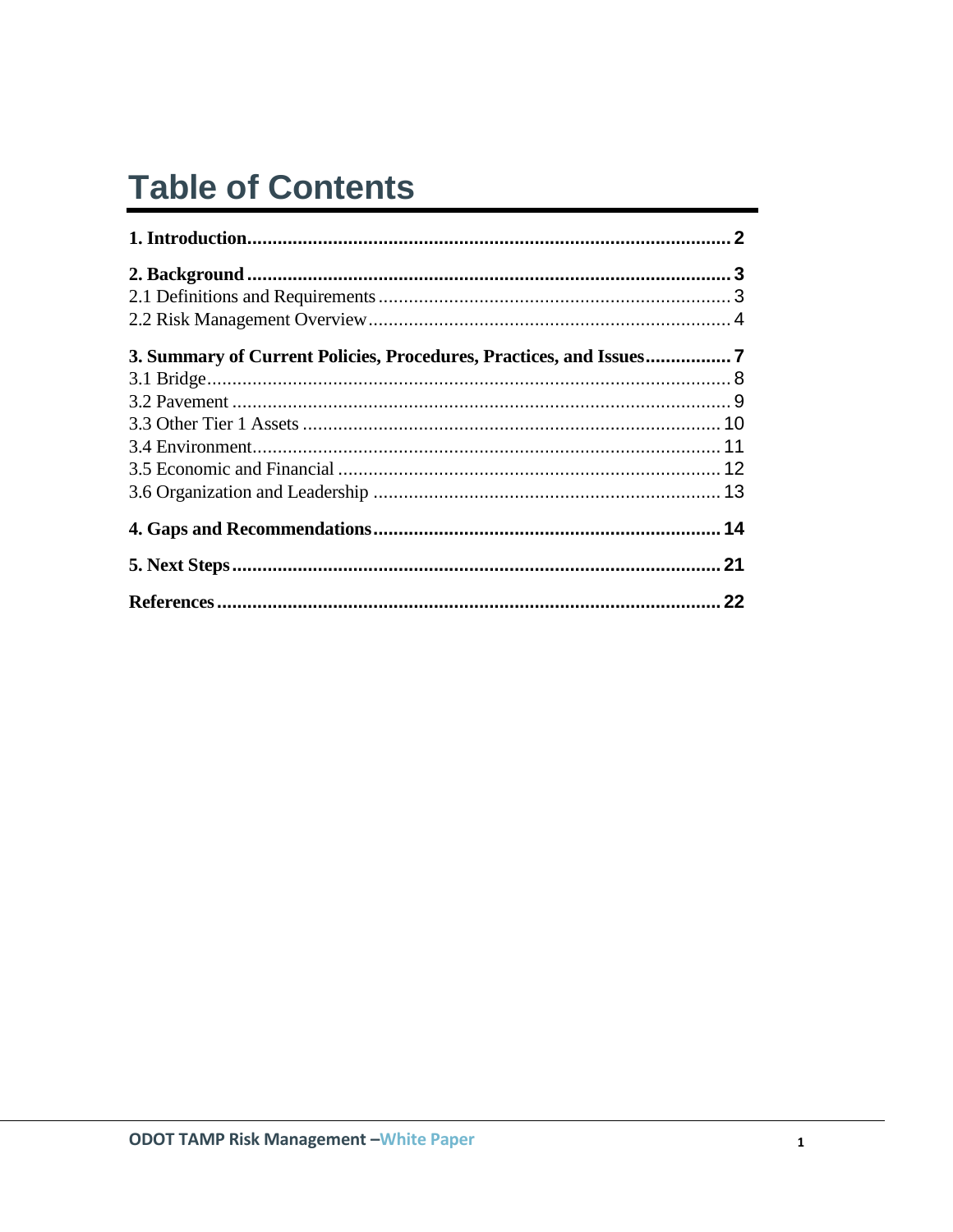# <span id="page-2-0"></span>**1. Introduction**

The Oregon Department of Transportation (ODOT) is in the process of preparing its Transportation Asset Management Plan (TAMP) in anticipation of the April 2018 deadline for submitting the TAMP to the Federal Highway Administration (FHWA). One required element of the TAMP is a description of the agency's risk management process. ODOT seeks to assess and improve its current process for managing asset-related risks. These improvements will help ODOT meet the federal requirements for TAMP development, as well as improve its business processes.

This white paper:

- Summarizes the current policies, procedures, and practices for asset management risk analysis, as well as major risks to ODOT assets identified by agency staff;
- Identifies gaps in ODOT's practices relative to the TAMP requirements; and
- Recommends approaches to address the gaps.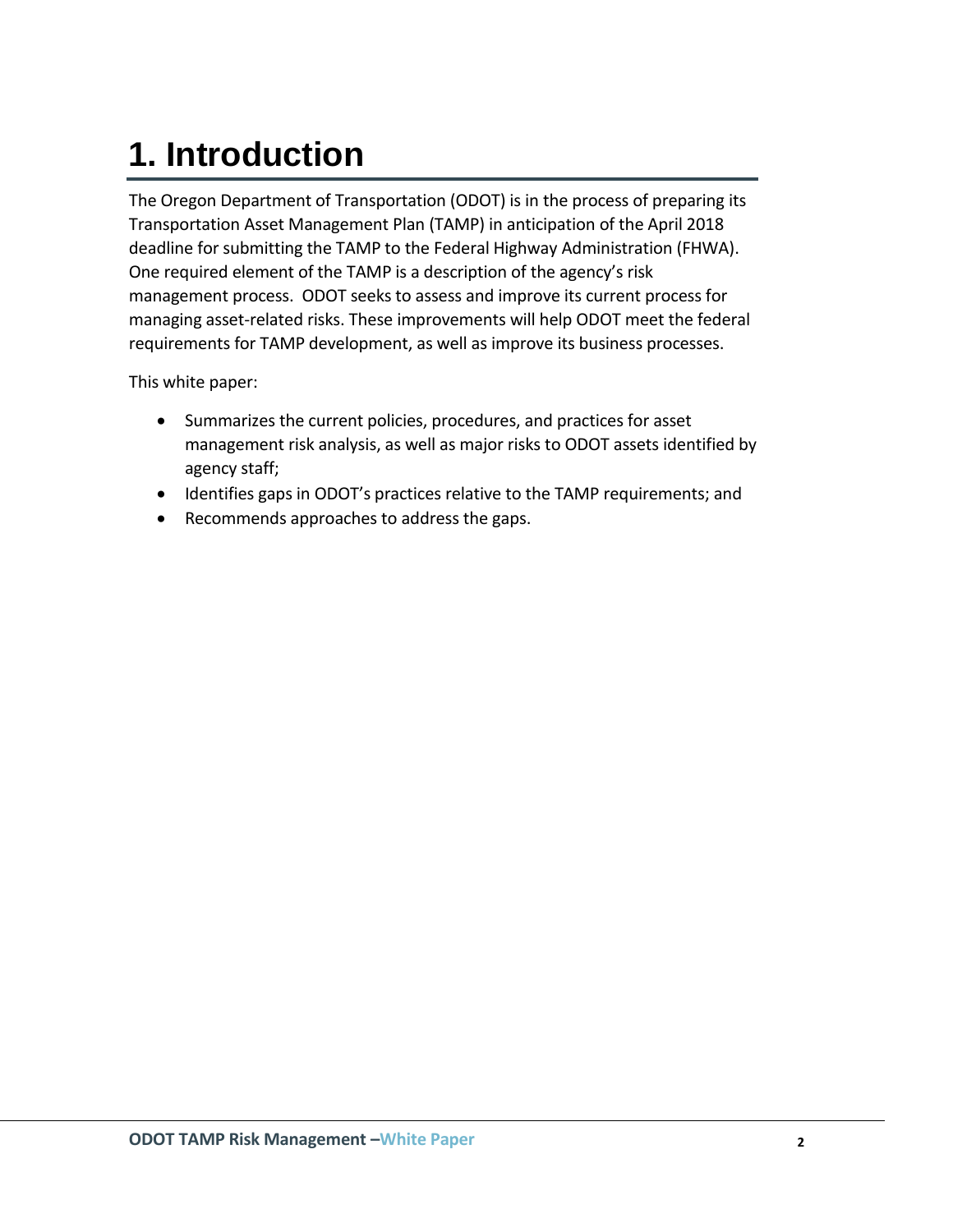# <span id="page-3-0"></span>**2. Background**

Managing transportation assets entails managing risk. This includes day-to-day concerns, such as addressing the risk that assets will deteriorate faster than expected or the risk that projects will cost more than budgeted, as well as lowprobability events that may trigger asset failure. Asset failures can be caused by: natural disasters, such as floods or earthquakes; accidents, such as oversize trucks or barges striking bridges; or intentional events, such as arson or terrorism. Climate change is a looming issue that tends to exacerbate other risks through sea level rise, increased temperatures, and increased frequency of extreme weather events.

This section provides definitions of risk and risk management, details on the federal requirements for risk management in the TAMP, and a brief overview of risk management concepts.

## <span id="page-3-1"></span>**2.1 Definitions and Requirements**

FHWA defines risk and risk management, in the context of transportation asset management, as follows:

### RISK

*"The positive or negative effects of uncertainty or variability upon agency objectives."* (23 C.F.R. 515.6)

### RISK MANAGEMENT

*"The processes and framework for managing potential risks, including identifying, analyzing, evaluating, and addressing the risks to assets and system performance."* (23 C.F.R. 515.6)

Note that risk is defined as both the positive and negative effects of uncertainty. While it is true that uncertainty can yield positive outcomes, the discussion that follows in this white paper is focused largely on identifying and mitigating the negative effects of uncertainty and variability.

FHWA requires that States establish a risk management process in developing their TAMP. Specific requirements for the process are: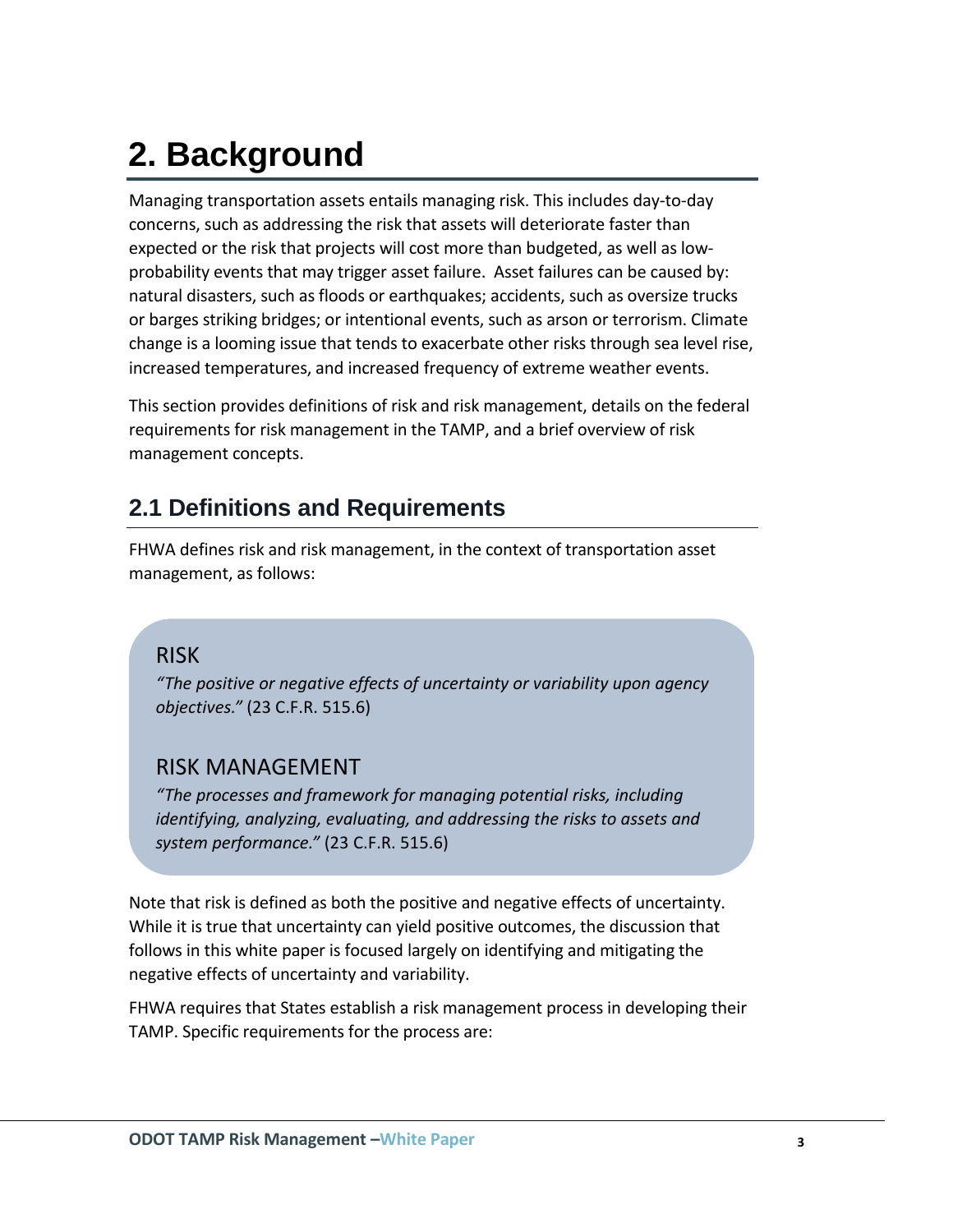## Risk Management Process Requirements (23 C.F.R. 515.7)

- Identification of risks that can affect condition of National Highway System (NHS) pavements and bridges and NHS performance.
- Assessment of the identified risks in terms of the likelihood of their occurrence and their impact and consequence if they do occur.
- Evaluation and prioritization of the identified risks.
- Mitigation plan for addressing the top priority risks.
- Approach for monitoring the top priority risks.
- Summary, for NHS pavements and bridges, of the evaluations of facilities repeatedly damaged by emergency events.

Concerning what risks should be addressed in the process, the requirement states that the process should include "…risks associated with current and future environmental conditions, such as extreme weather events, climate change, seismic activity, and risks related to recurring damage and costs as identified through the evaluation of facilities repeated damaged by emergency events…Examples of other risk categories include financial risks such as budget uncertainty; operational risks such as asset failure; and strategic risks such as environmental compliance." Note that the evaluation of facilities repeatedly damaged by emergency events is detailed under a separate regulation, 23 C.F.R. 667, and a summary of this evaluation should appear in the TAMP.

## <span id="page-4-0"></span>**2.2 Risk Management Overview**

Considering risk is important in developing a TAMP not simply because of the requirements described in the previous section, but also because transportation agencies often must spend significant resources responding to and/or mitigating risks. Reacting to the uncertainty presented by risks can be more expensive than proactive management. Risk management strengthens asset management by explicitly recognizing that any objective faces uncertainty, and identifying strategies to either reduce uncertainty or its effects. Being proactive rather than reactive in managing risk, and avoiding "management by crisis", helps agencies to best use available resources to minimize and respond to risk, as well as to further build public trust.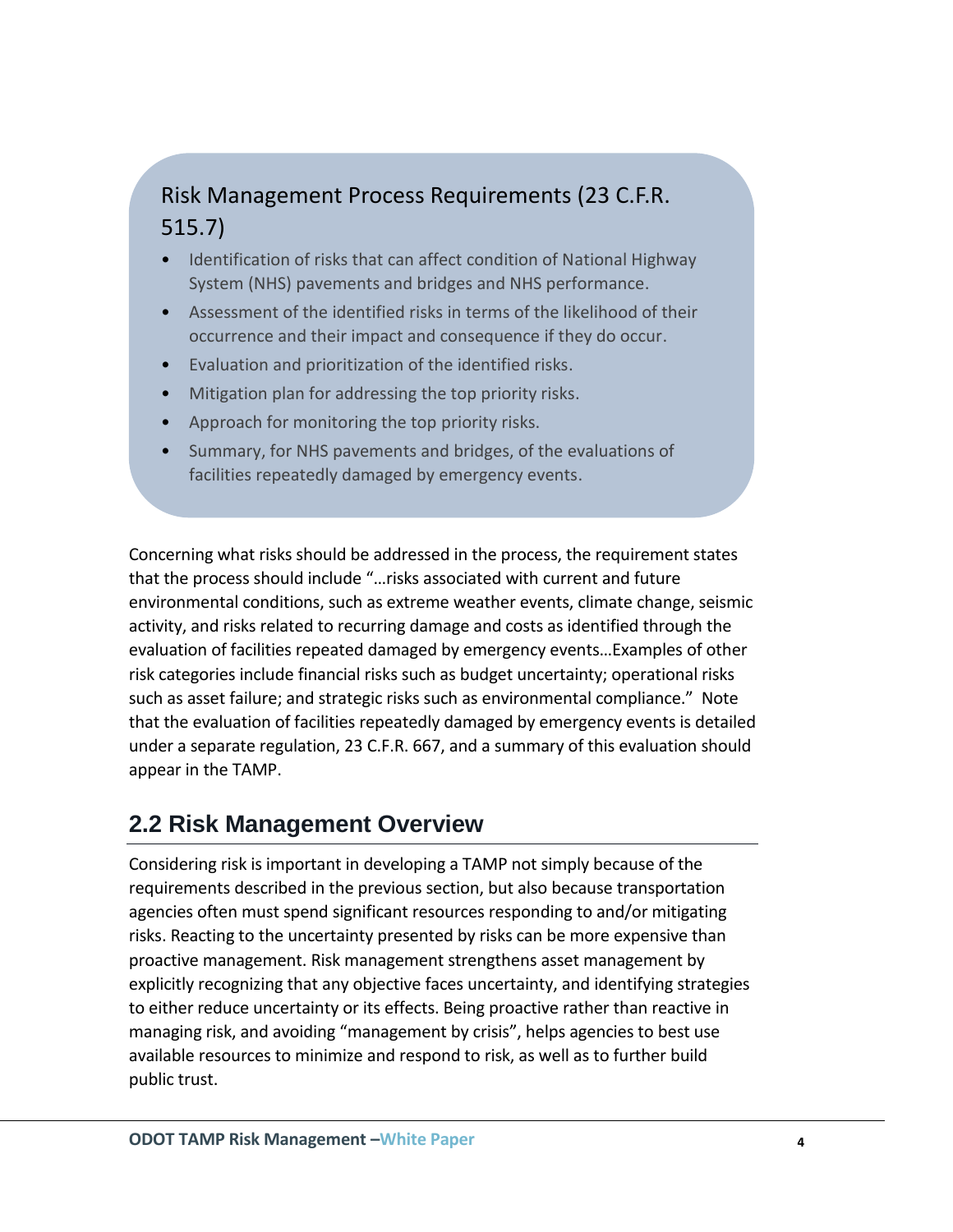Given the importance of risk management for supporting asset management, ideally an asset owner should identify and manage risks at all organizational levels. Figure 1 shows four levels at which risks can be identified within an agency and the individuals who may be responsible for the risks at each level. (This figure is reproduced from the final report for National Cooperative Highway Research Program (NCHRP) Project 08-93, which is scheduled to be published as the American Association of State Highway and Transportation Officials (AASHTO) Guide for Enterprise Risk Management.) Typically, agencies are well-equipped to handle risks at the project and activity levels. It is the enterprise and program level risks that often need further management and attention.



*Source: NCHRP Project 08-93 Final Report (2016)*

#### **Figure 1. Levels of Risk within an Organization**

Figure 2 depicts an idealized risk management process. While it may not be necessary to walk through each discrete step in this process for every risk an agency faces, this process is helpful for ensuring that the FHWA requirements for risk management in the TAMP are met.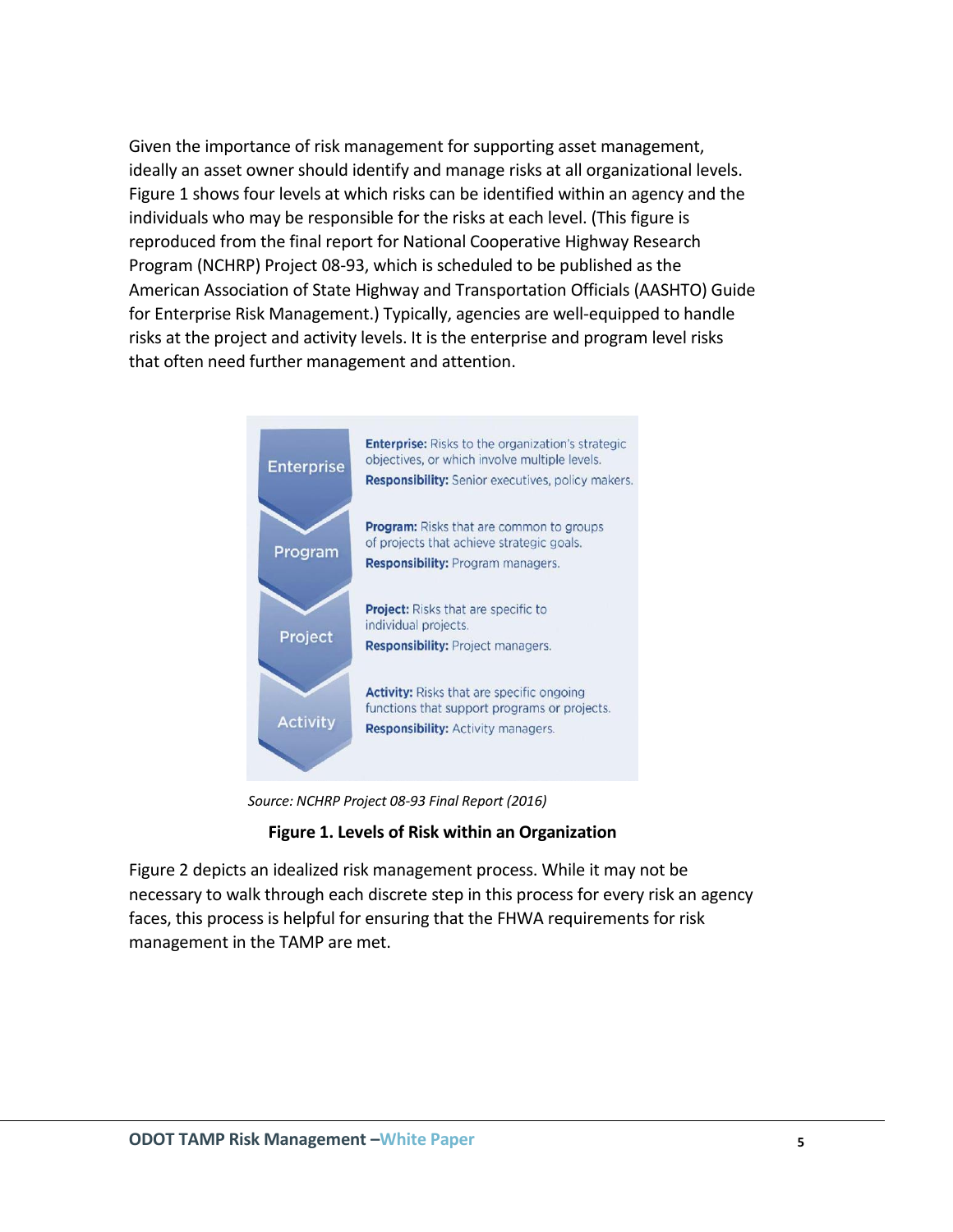

*Source: Adapted from FHWA, Incorporating Risk Management into Transportation Asset Management Plans: Interim Document (2017)*

**Figure 2. Risk Management Process**

The process starts with **establishing the context** for risk management. In the case of risk management for a TAMP, the context is largely defined through other TAMP development steps.

The second step involves **identifying the risks** that can affect the conditions of pavements and bridges. Ideally, in this step the agency considers the full set of asset-related risks, even those that may appear insignificant.

The third step - **Risk Analysis** involves identifying the cause of the risk, the outcomes or consequences, and the likelihood of the risk occurring.

The fourth step - **Risk Evaluation** entails prioritizing and ranking risks.

Fifth, the **Address Risks** step is the response the agency takes to the risk. DOTs can choose to tolerate the risk or treat the risk in some manner.

The left side of the figure shows a continuous **communication and consultation** activity. Agencies need to communicate the risks to both internal and external stakeholders, as well as monitor and review the risks.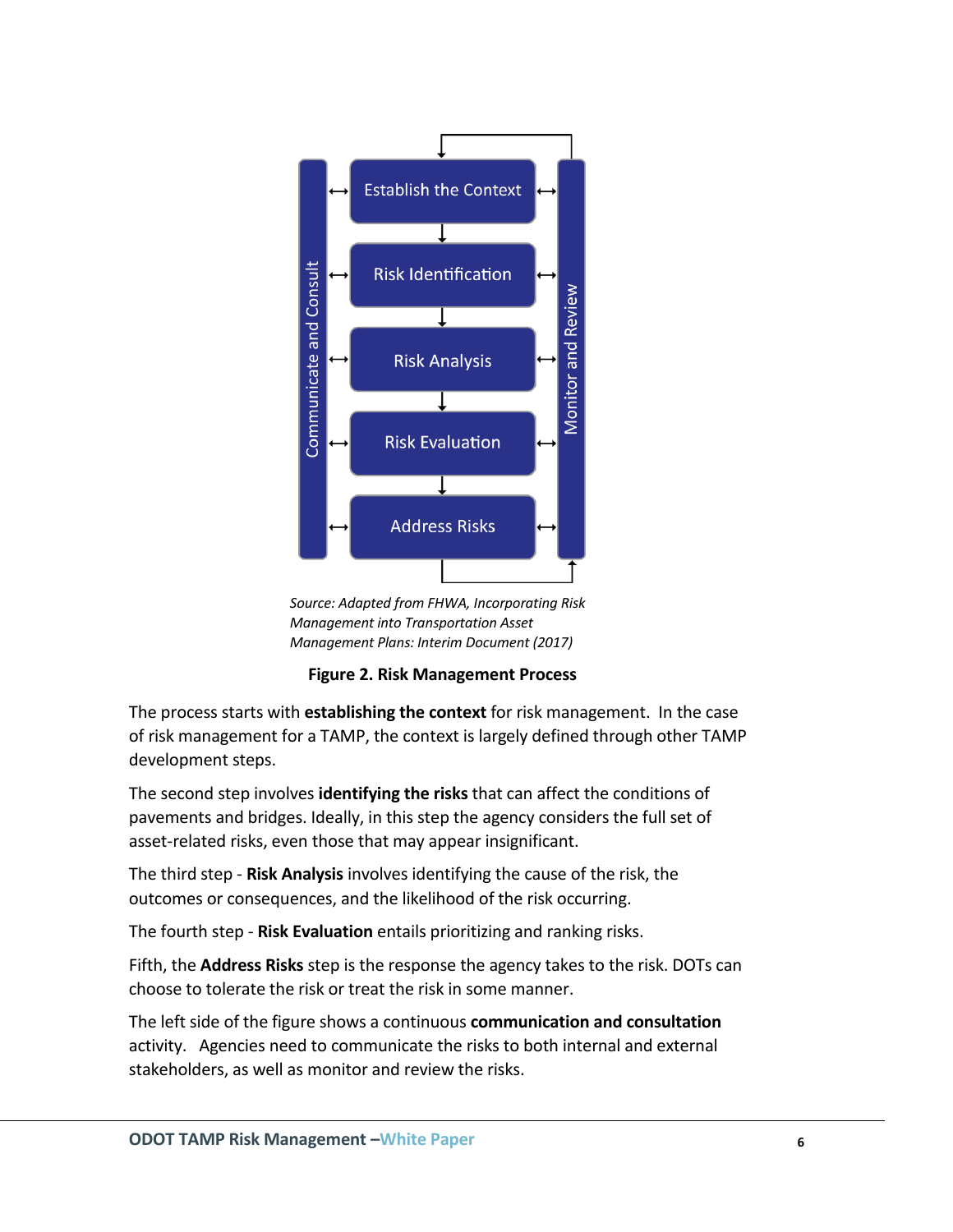The right side of the figure shows an iterative **monitoring and review** process. Once the risks are identified, analyzed, and a mitigation plan is in place agencies need to monitor the risks and update the risk management documentation accordingly.

## <span id="page-7-0"></span>**3. Summary of Current Policies, Procedures, Practices, and Issues**

ODOT has a number of robust procedures and practices already in place to identify, analyze, evaluate, address, and communicate risks faced by the organization. On September  $12^{th}$  and  $13^{th}$ , 2017 the consultant team met with individuals from different business areas to learn about ODOT's current risk management efforts and discuss risk-related issues of concern. This section summarizes ODOTs existing activities, with a focus on risks relevant to the TAMP. Although the scope of risk management defined in the TAMP requirements is very broad, there are nonetheless many risks ODOT faces that are outside of this scope. While some of these "out of scope risks" were covered in discussions, they have been omitted from this white paper.

The remainder of this section is organized into the following sections:

- Bridge
- Pavement
- **•** Environment
- Economic and Financial
- Organization and Leadership
- Other Tier 1 Assets

Each section identifies the key risks and concerns in the specific area and summarizes the existing work to address the risks. Note that there is some overlap across asset groups with respect to risks they are considering. For example, seismic risk is handled by both Bridge Engineering and those working on environmental issues.

In addition to the risk management work done in various groups across the organization, ODOT staff also developed a draft risk register. This was reviewed at the on-site interviews and is discussed further in the Gaps and Recommendations section.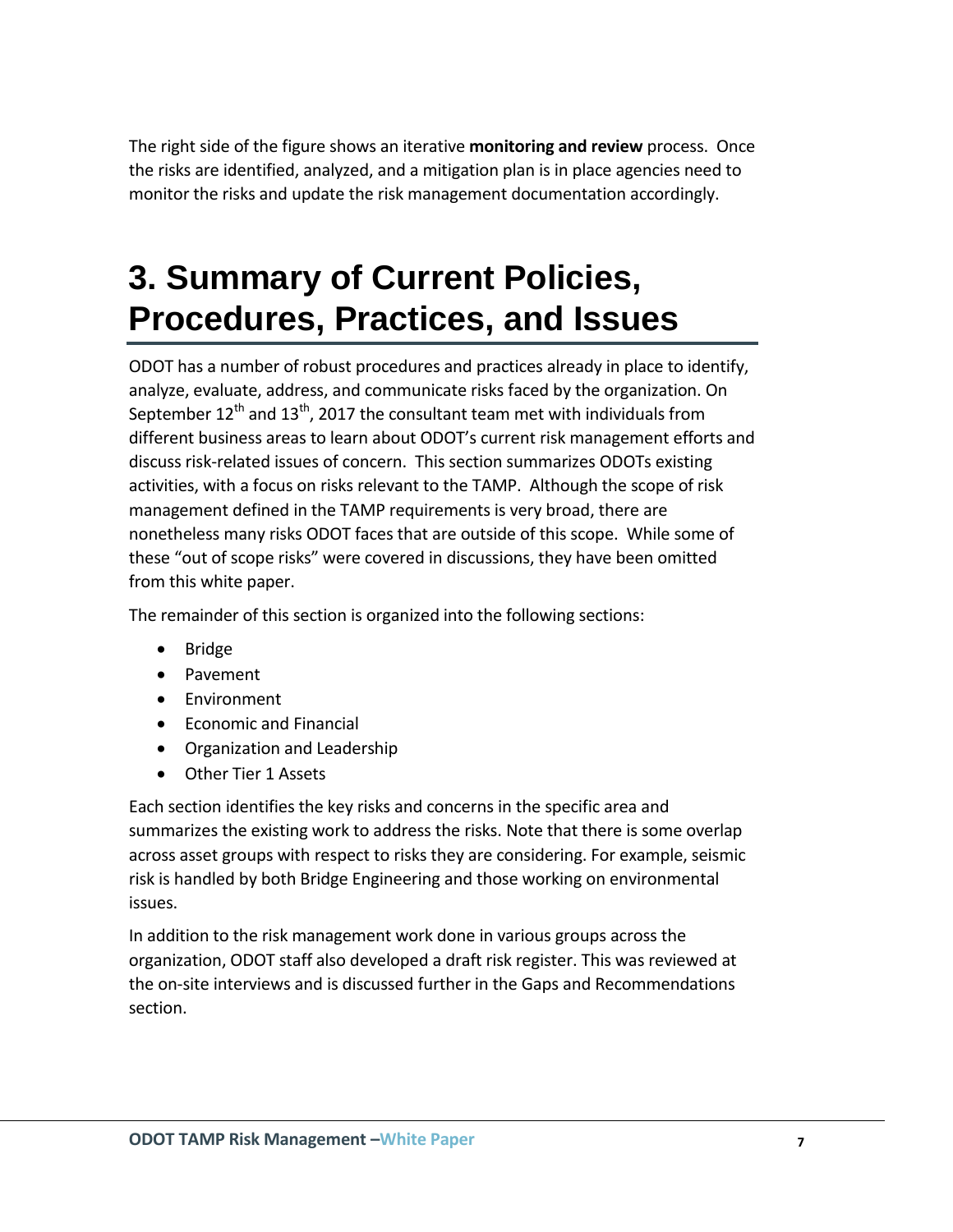## <span id="page-8-0"></span>**3.1 Bridge**

ODOT's Bridge Section is responsible managing the Oregon bridge inventory, and has performed extensive work to inspect the State's bridges, identify investment needs, and develop strategies for mitigating specific types of risks. Bridge conditions are summarized in the 2016 Bridge & Condition Report. This report identifies distressed bridges, which are bridges that are in poor condition or that have deficiencies on one of the following areas:

- Bridge Rail
- Cathodic Protection
- Load Capacity
- Low Service Life
- Movable Bridge
- Other Geometric Clearances (Deck Geometry)
- Paint
- Scour
- Timber Structures (Substructure)
- Vertical Clearance

The Bridge & Condition Report describes ODOT's process for routine bridge inspection, and its programs for bridge preservation, rehabilitation and replacement. Supplementing these activities, the Bridge Section has focused additional attention on risks related to four key areas: decks; corrosion on steel bridges and reinforced concrete bridges; fatigue cracking on steel bridges; and scour. In each of these areas, ODOT has identified bridges at increased risk and developed a mitigation plan identifying priorities for treatment. For instance, for addressing fatigue cracking, ODOT has performed supplemental bridge inspections of fatigue prone areas on its steel bridges, and has prepared a mitigation plan based on the inspections.

To continue to assess and monitor risks in these areas, ODOT is in the process of developing a watch list of bridges that are in need of long-term oversight. The goal of this list is to have all the information about the bridges in a central location that is available to anyone who needs it. The integrated list will replace the current set of risk-specific lists maintained by individual engineers.

Another area where ODOT has made progress is in assessing seismic risk to bridges. The agency performed a complete vulnerability assessment of its bridge inventory, and determined the funding necessary to address all the resiliency issues in the network. The 2014 *Oregon Highways Seismic Plus Report* describes the assessment, and includes a five-phase approach for performing all the necessary retrofitting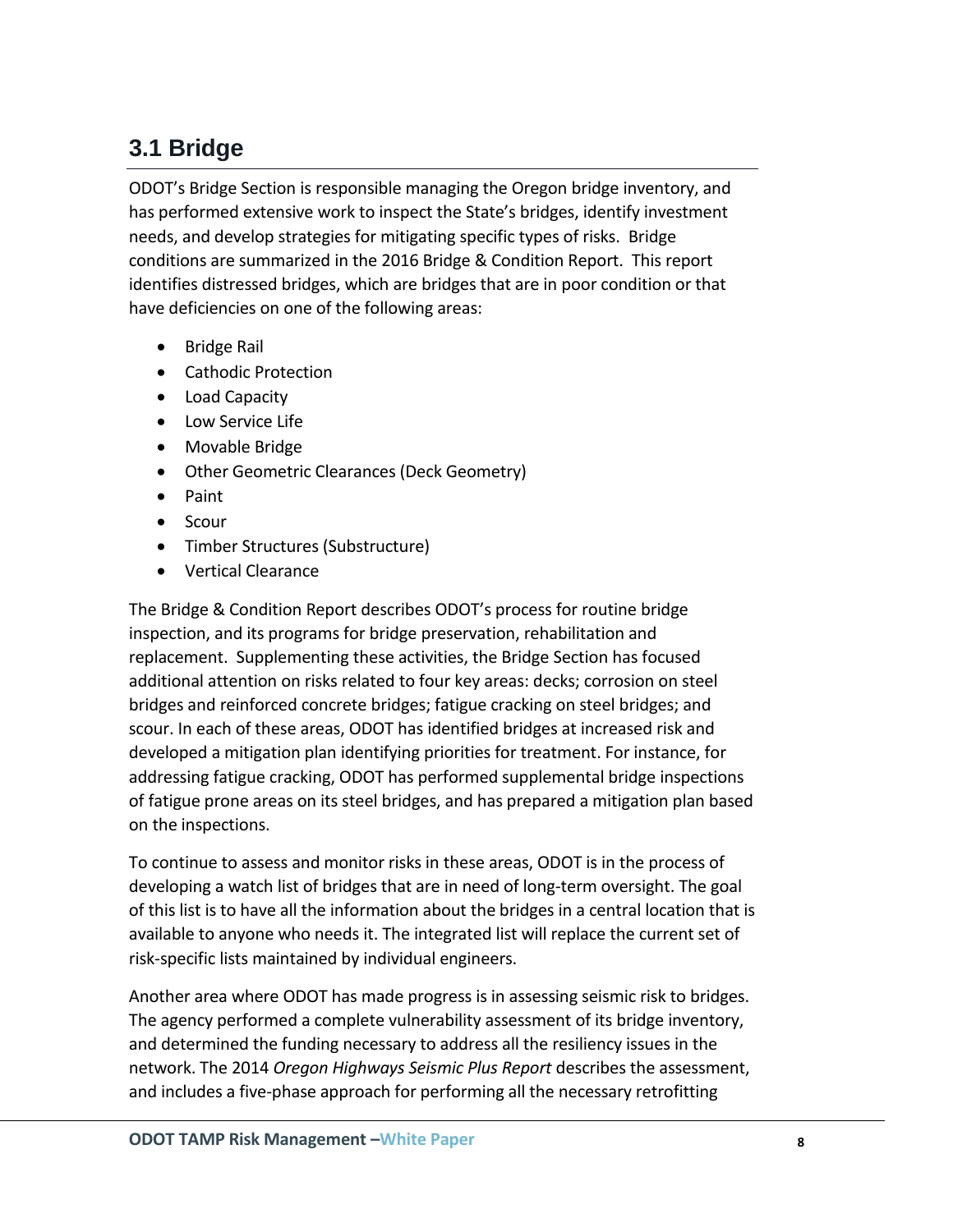work. Because the cost of performing all of the seismic retrofit work identified in the plan would be prohibitive, the initial emphasis is on performing seismic retrofits for selected bridges to secure key lifeline routes in the event of a major earthquake.

Other potential risks to ODOT bridges identified by Bridge Section staff include:

- Bridge hits
- Construction defects
- Increased deterioration due to winter maintenance
- Increased deterioration from increases in truck sizes and weights; and
- Potential for reductions in bridge maintenance and rehabilitation funding to address capacity needs.

#### **Who is Responsible?**

Responsibility for bridge-related risk lies with the Bridge Section. Within this section the Bridge Engineering Unit is charged with developing mitigation plans for specific types of distresses.

## <span id="page-9-0"></span>**3.2 Pavement**

ODOT's Pavement Services Unit is responsible for pavement management and a variety of related activities. This unit has worked extensively to develop ODOT's pavement management system (PMS) and annually updates condition data, treatment assumptions, and deterioration rates in the system to reflect the best available data. The PMS is used routinely to analyze future conditions and forecast impacts of different funding scenarios. One such analysis is detailed in the recent ODOT report *Rough Roads Ahead 2: Economic Implications of Deteriorating Highway Conditions* published in February 2017.

The Pavement Services Unit attempts to address as many different risks to pavement as possible programmatically in the PMS. For instance, risks of accelerated deterioration of pavement are handled through the annual process of reviewing data on ODOT pavement conditions and the treatment assumptions and deterioration models in the PMS. Thus, the discussion with Pavement Services on September 13<sup>th</sup> focused on non-programmatic risks to pavement - those outside the scope of the PMS. One such risk is that although the TAMP is intended to address the entire NHS, a portion of the NHS in Oregon is owned by other agencies besides ODOT. While the non-state-maintained portion of the NHS represents a relatively small portion of system, there is a risk that a lack of asset management on offsystem NHS roads will impact the overall pavement condition and the ability of the agency to meet the targets set forth in the TAMP.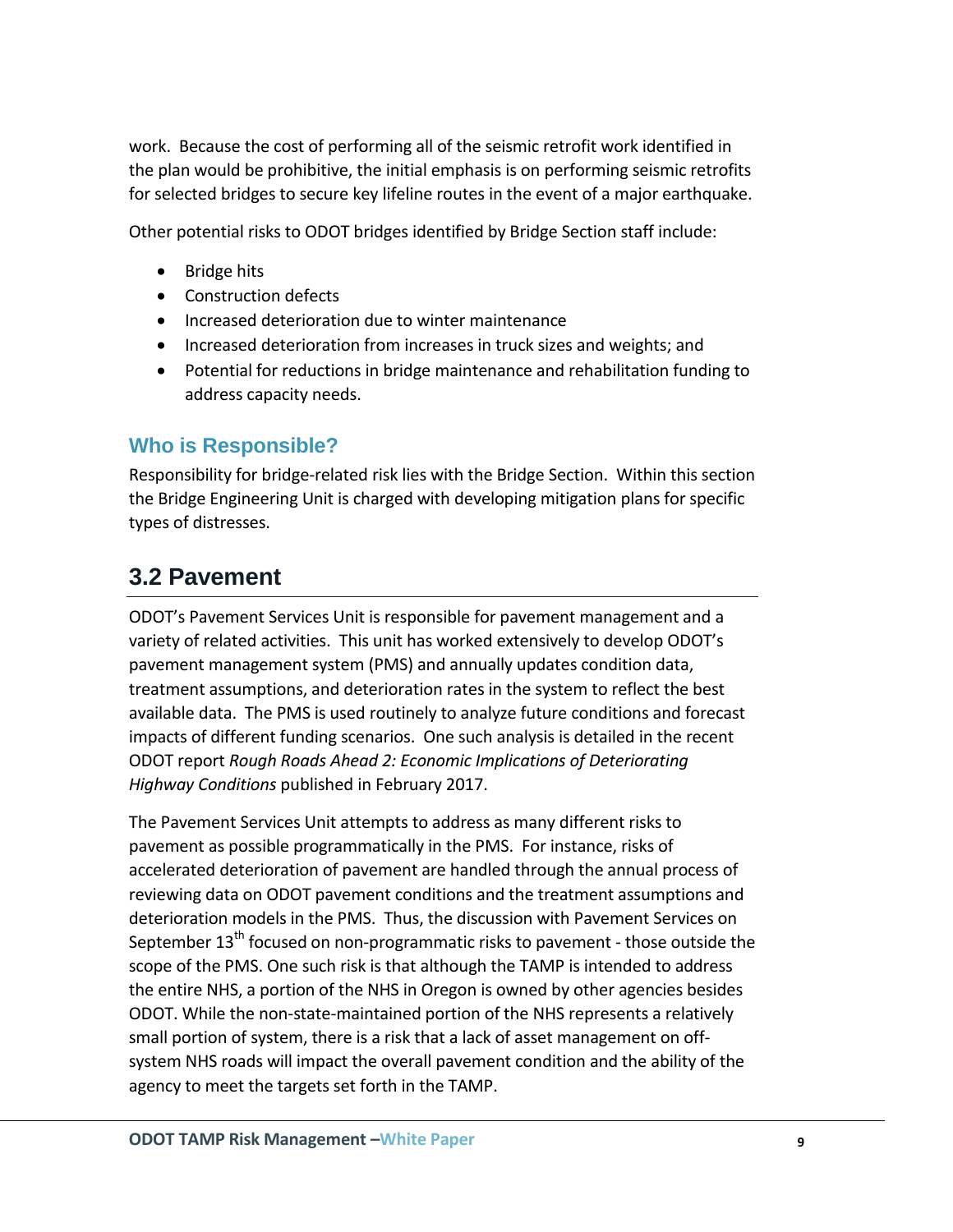Another risk is that despite the best efforts of ODOT staff, there is significant uncertainty in projections of future pavement conditions. While staff is fairly confident in the projection of conditions up to eight years in the future, there is less confidence in projections beyond eight years. ODOT attempts to mitigate this risk through annual updates of its pavement models and modeling assumptions, as described above.

Finally, pavement faces the risk of decreased or inadequate funding and project cost escalation. There is uncertainty around the funding received for pavement that contributes to this risk. To the degree possible, Pavement Services mitigates this risk by developing policy statements on how money is allocated and spent within the program. There is also a working group that assesses projects and works to address issues around project cost.

### **Who is Responsible?**

The PMS and risks related to pavement are managed by the Pavement Services Unit.

## <span id="page-10-0"></span>**3.3 Other Tier 1 Assets**

ODOT's other Tier 1 assets besides pavement and bridges include culverts, tunnels, traffic signals, and ADA curb ramps. Tier 1 assets are the top priority assets for ODOT determined through criteria that includes: asset value; criticality for highway core, operations, accessibility, safety; risk and consequence; and criticality of stewardship and attention to status or condition. Although these assets may not be included in the TAMP submitted to FHWA in 2018, risks related to these assets are nonetheless relevant to the TAMP to the extent resources otherwise used for pavements and bridges may be required to mitigate Tier 1 asset risks. Further, ODOT expects that these assets may be included explicitly in future TAMPs.

Risks identified by staff responsible for these assets can be classified into three basic categories:

- **Asset failure.** Unexpected asset failures may require diversion of funds from other programs. Failures such as downed signs and rock falls are routine occurrences, and handled through day-to-day maintenance. However, increases in asset failure rates caused by factors such as aging infrastructure may require additional resources to address.
- **Lack of quality asset data.** It can be a challenge to obtain funding needed to collect and maintain asset data. This concern extends to all of ODOT's assets, not just the Tier 1 assets. Data collection and maintenance requires sustained investment in order to prevent data from aging and becoming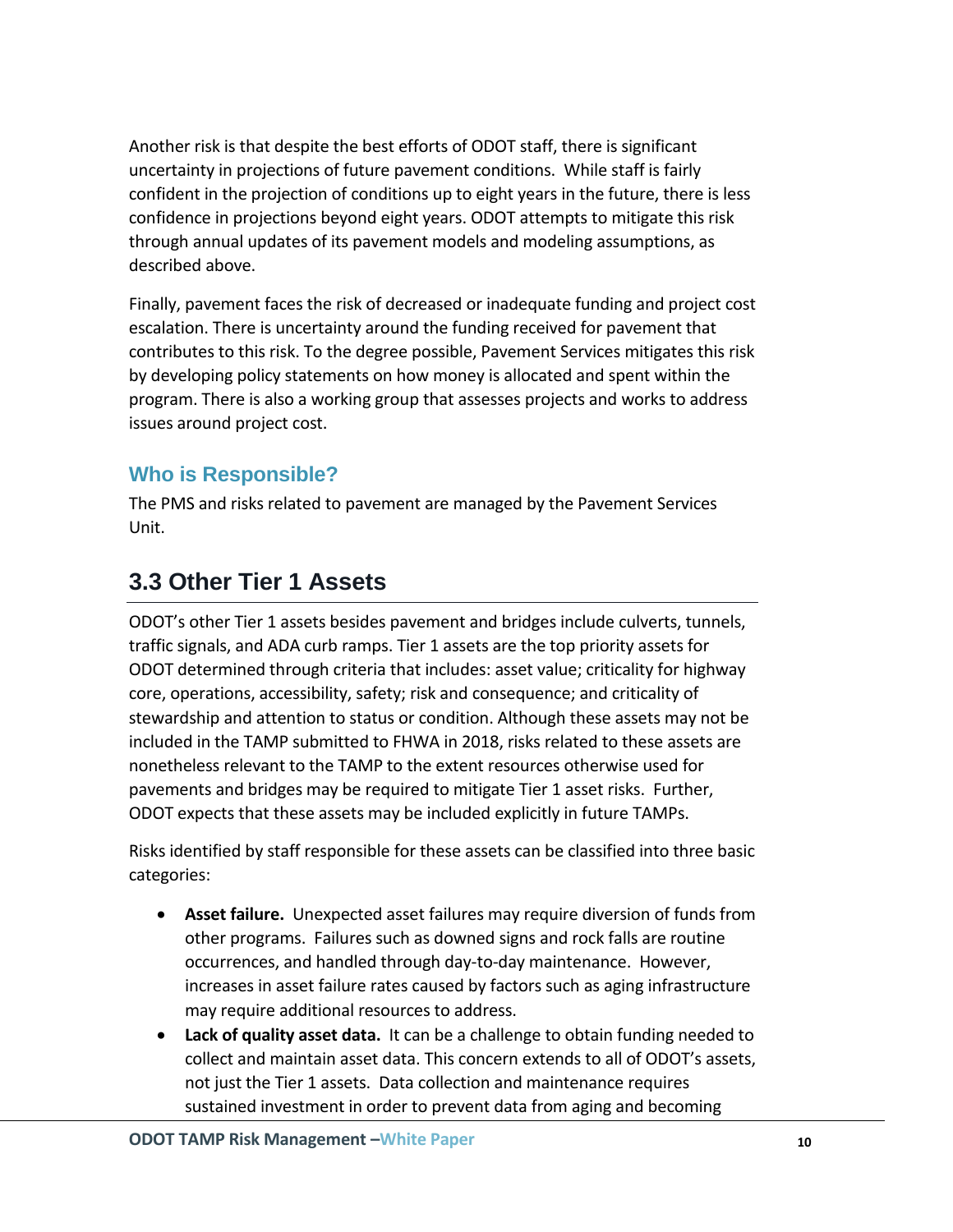unusable. The lack of current, quality data can create uncertainty concerning what investments are needed, lead to inefficient decisionmaking, and contribute to incidence of unexpected asset failures.

 **Changes in standards/requirements.** When design standards or other requirements for an asset change, this may result in significant cost implications for ODOT. An example of this is ODOT's recent experience with ADA curb ramps. Many of the curb ramps on State-owned highways fail to meet current design standards. ODOT recently settled a lawsuit over this issue by committing to audit all curb ramps and pedestrian crossing signals along state highways, and then address all issues identified in the audit over the next 15 years.

#### **Who is Responsible?**

Responsibility for other Tier 1 asset is shared among the different asset owners.

## <span id="page-11-0"></span>**3.4 Environment**

A number of different efforts are underway in Oregon and at ODOT to address risks to the environment from the transportation system and risks to the system from environmental conditions. ODOT has assessed risks related to climate change in the ODOT *Climate Change Adaptation Strategy Report*. Risks considered in this report include coastal impacts, changes in vegetation and wildlife, wildfires, extreme storm events, flooding, changes in seasonal flow rates, landslides and rock falls, and population movement. Following preparation of this report ODOT performed a pilot vulnerability assessment on the North Coast of Oregon to identify specific improvements needed to address risks related to climate change.

Moving forward, the Sustainability Program under the Program Implementation and Analysis Unit is charged with providing leadership, policy analysis and technical support on sustainability-related issues, and is leading ODOT's climate change adaptation planning. This program is performing research related to green infrastructure techniques, coastal landslide and bluff monitoring, and landslide identification. Other efforts include work to map sea level rise, provide guidance for planning and project design teams, and document case studies on how communities in the State have prepared and adapted to the realities of climate change.

The Geo-Environmental Section is concerned with a number of environment-related risks. This section works with other Oregon stakeholders to address natural hazards statewide. Key risks noted in the meeting on September  $13<sup>th</sup>$  that may impact the TAMP include risks of flooding and coastal erosion from storms or tsunamis. The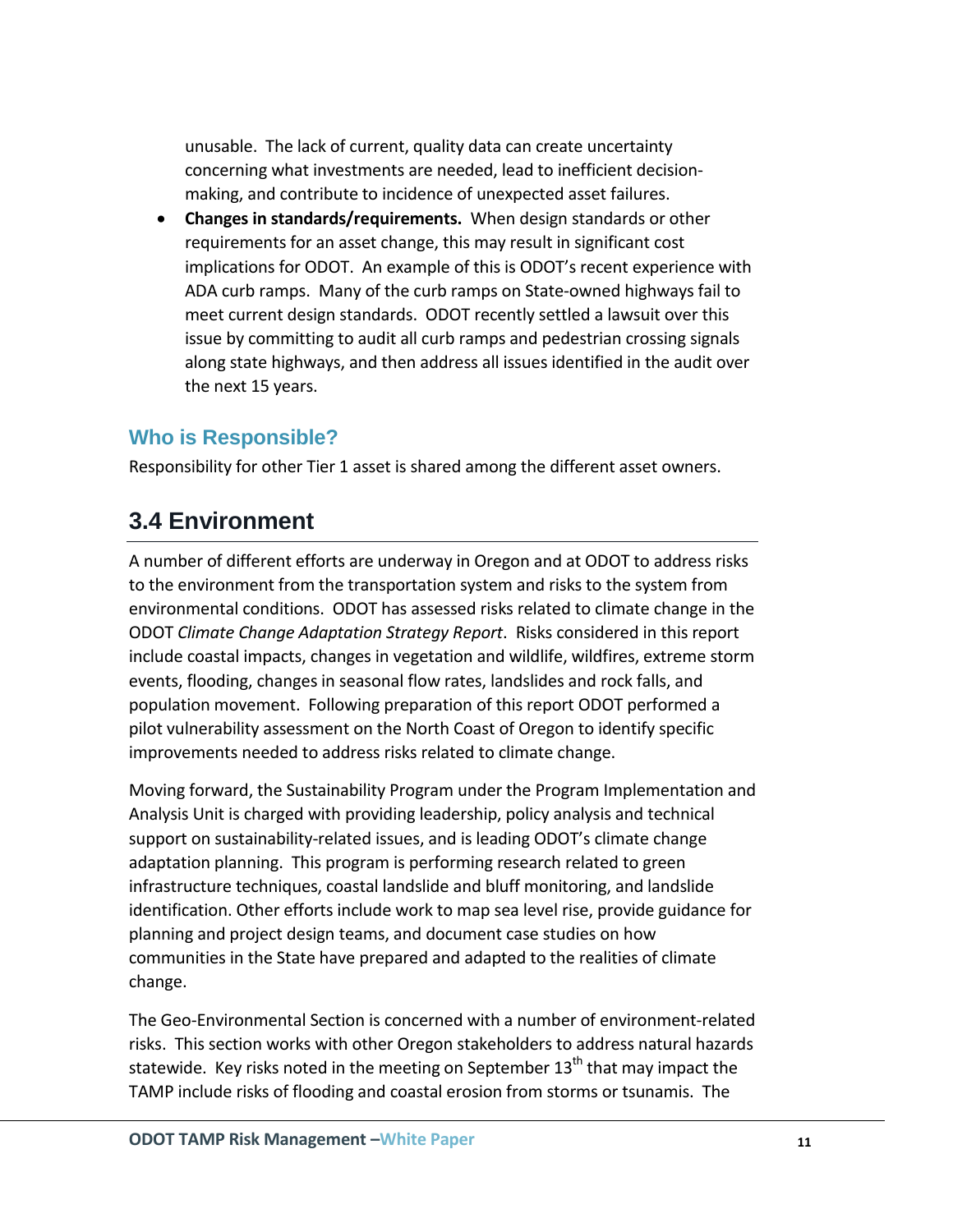*Oregon Natural Hazards Mitigation Plan* (prepared by the State) assesses risks to Oregon from the following natural hazards:

- Coastal Hazards
- Droughts
- Dust Storms
- Earthquakes
- Floods
- Landslides
- Tsunamis
- Volcanoes
- Wildfires
- Windstorms
- Winter Storms

#### **Who is Responsible?**

Responsibility for environment-related risks is shared among multiple stakeholders, including the Sustainability Program under the Program Implementation and Analysis Unit of the Transportation Development Division, the Geo-Environmental Section in the Highway Division, and the individual asset owners.

### <span id="page-12-0"></span>**3.5 Economic and Financial**

The primary economic and financial risks for the TAMP are related to uncertainty of financial forecasts. Risks are accounted for in the State revenue projection and various mitigation actions were discussed in the on-site interview with ODOT staff. These include the need for adding confidence intervals to the forecasts, including alternatives in the forecast, investigating the possibility of improved tools for revenue projections, and updating the agency's accounting system.

There is also concern about the allocation of funds to the NHS. Regions do not have any spending requirements on the NHS which makes it difficult to ascertain how much money is spent on the NHS statewide. The group also identified a concern about legislative mandates and the prescriptive way the legislature spells out how the DOT can use certain funds.

#### **Who is Responsible?**

Dan Porter in the Program Implementation and Analysis Unit is responsible for developing the State revenue forecast. John Baker in the Director's Office is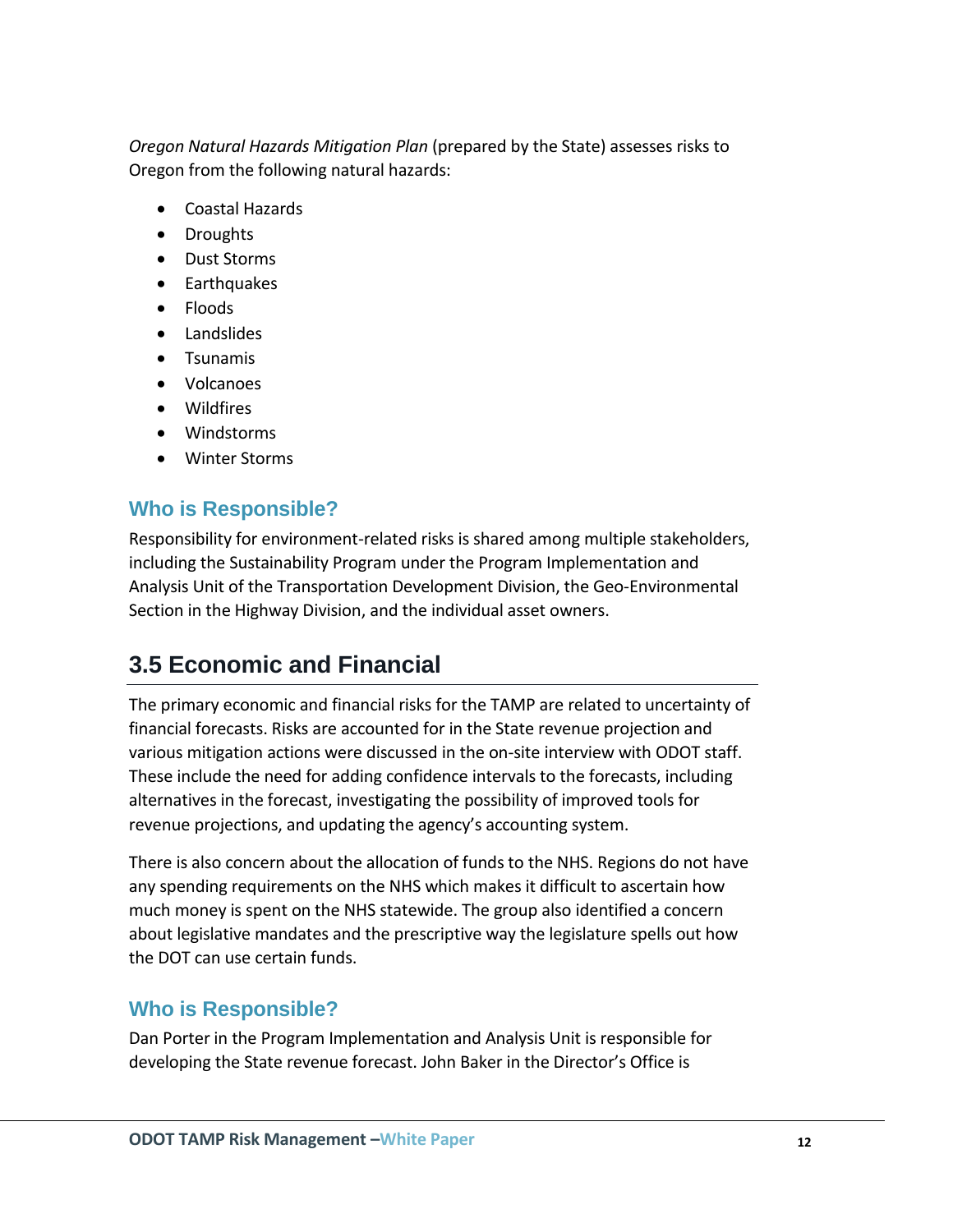responsible for developing the Federal revenue forecast. Stefan Hamlin in the Highway Program Office is responsible for developing the expenditure projections.

## <span id="page-13-0"></span>**3.6 Organization and Leadership**

ODOT's Executive Team and Human Resources staff both identified future loss of key staff as a major organizational risk. To address this risk, Human Resources has developed a *Succession Planning Guidebook* for ODOT managers. The guidebook helps managers identify critical positions within their team, assess their team's needs, and determine both position and employee competencies. Human Resources is also performing a pilot program in competency based performance related to this issue.

Another organization-related risk to the TAMP is that ODOT has a lean workforce, with limited capacity to meet the increasing need for project delivery and engineering. To mitigate the risk, ODOT is requesting additional project delivery staff from the legislature. The agency is in the process of expanding the transportation program to address this risk as well.

Staff also identified increased outsourcing as an organization-related risk to the TAMP. There is concern that contractors may not have the depth necessary to perform the needed work. In addition, it takes skills within ODOT to oversee contractors. Increased outsourcing also means that key knowledge now resides outside the agency and not with people on staff at ODOT.

### **Who is Responsible?**

Responsibility for managing most organization and leadership-related risks lies with Human Resources and the Executive Team.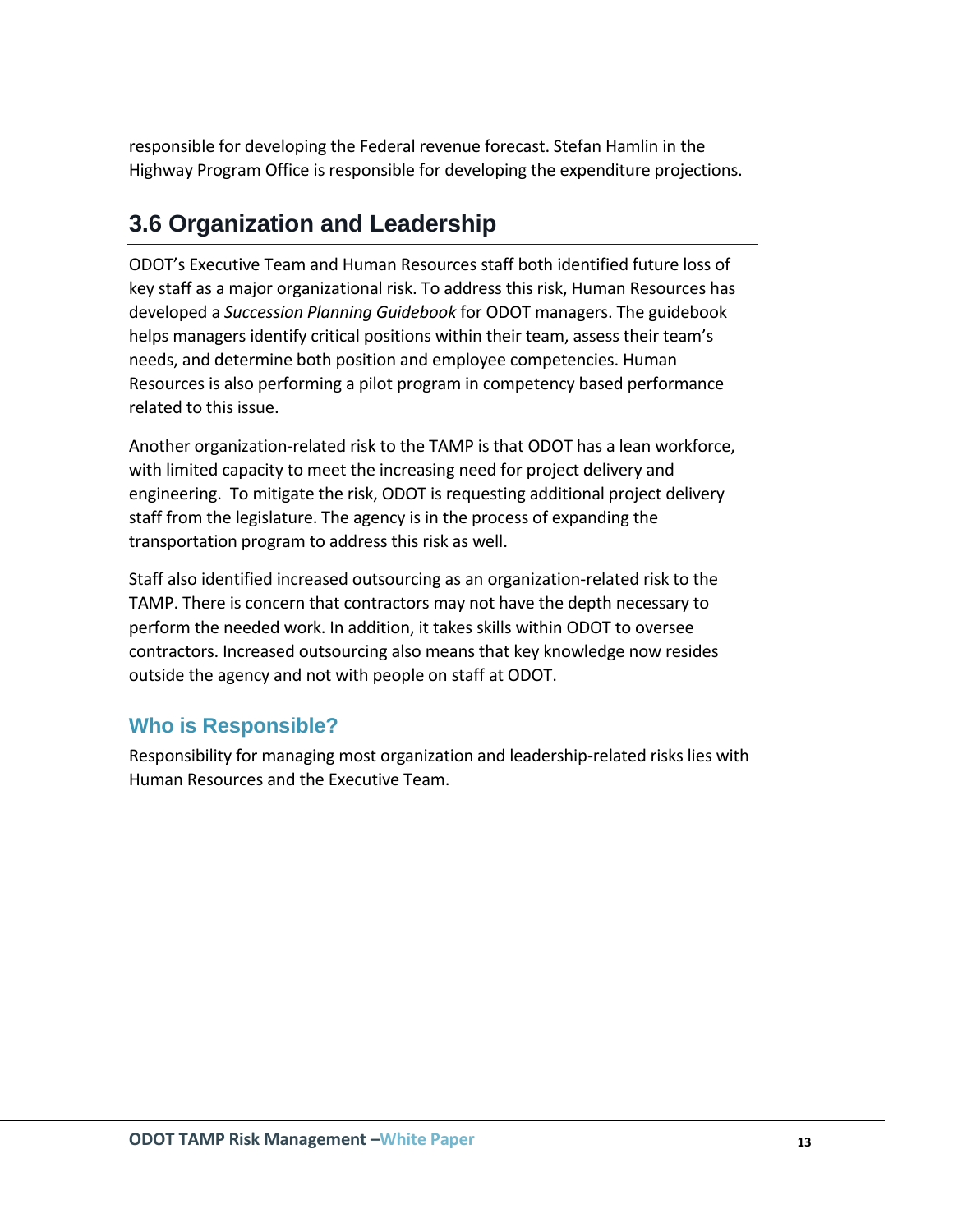# <span id="page-14-0"></span>**4. Gaps and Recommendations**

As the preceding section describes, ODOT is currently engaged in a number of efforts to assess and mitigate risks to its transportation assets. However, several opportunities exist to improve risk management practices to best meet the federal requirements for risk management in the TAMP. The following are the gaps in current ODOT practices in risk management and recommendations to address the gaps.

### **Gap 1: Identification of Risk Management Process Owners**

The first gap is in the identification of who is responsible for the risk management process. Currently risk is managed, to various degrees of formality, by different asset owners and other business units. However, John Baker who is based in the Director's Office, is responsible for preparing the TAMP, and thus for detailing ODOT's risk management process. Thus, there is some ambiguity as to which parties have which responsibilities regarding risk management.

#### **Recommendation**

We recommend that ODOT clarify responsibility for each step of the risk management process. Figure 3 illustrates an initial set of recommendations for responsibility for each step. In the figure, the TAMP Leadership Team is shown as being responsible for Establishing the Context; the asset owners are shown as being responsible for Risk Identification, Risk Analysis, Risk Evaluation, and Addressing Risks; the asset owners share responsibility of the Monitor and Review step with an Existing or Ad Hoc Committee; and finally an Existing or Ad Hoc Committee is responsible for Communication and Consulting.

The TAMP Leadership Team consists of the TAMP Coordinator, Asset Management Integration Program Manager, Asset Management Implementation Manager, the Bridge and Pavement Unit Managers, the STIP Fix-It Coordinator, as well as several other managers from various divisions within the agency. Since the context for risk management in the TAMP is largely defined through the broader TAMP development effort, this group should maintain that responsibility.

The asset owners should then identify, analyze, evaluate, and address risks in their asset group. Owners should also monitor the individual risks and update their processes over time. The asset owners and their risk management responsibility are as follows:

- Pavement Services Unit is responsible for pavement.
- Bridge Engineering is responsible for bridges and tunnels.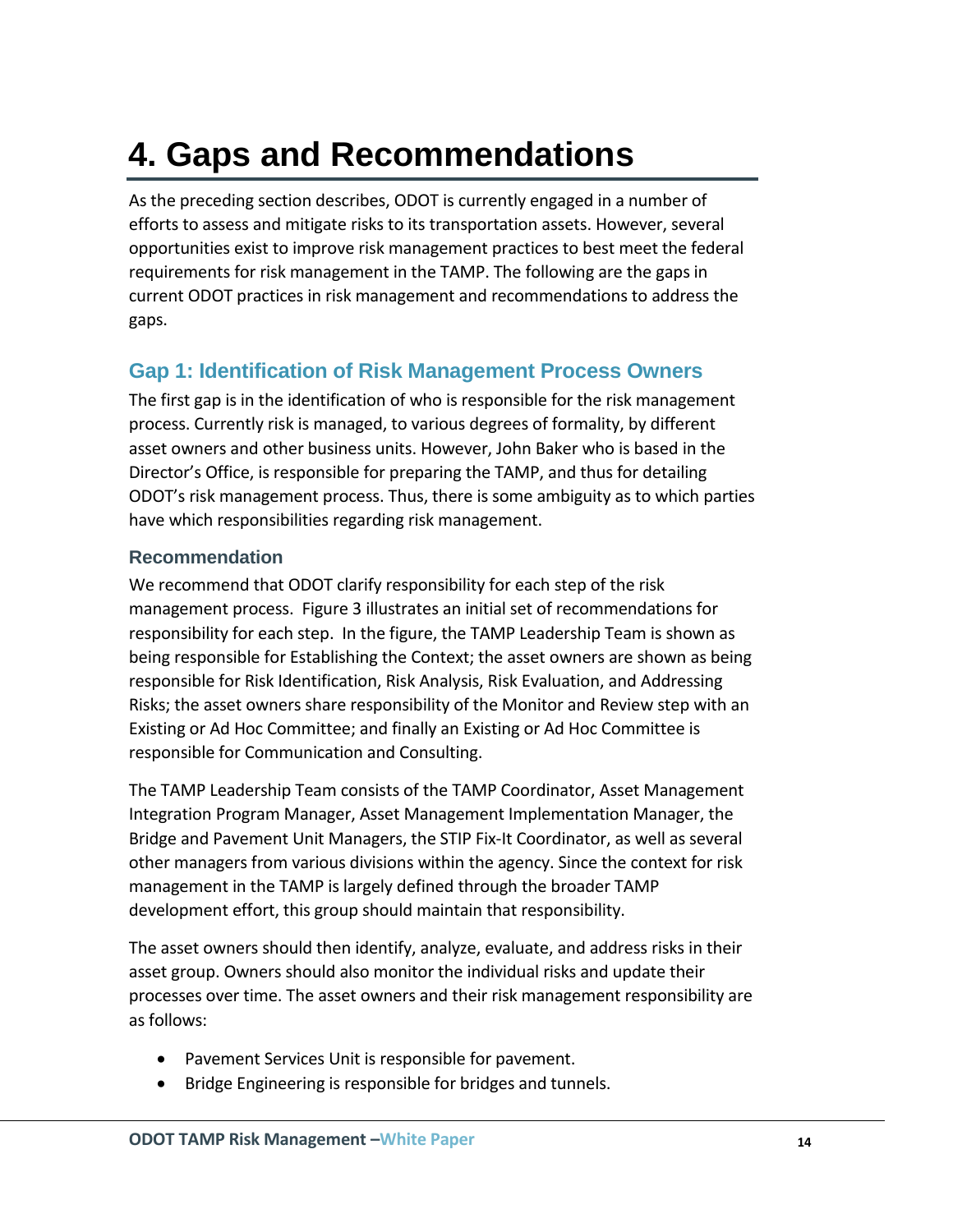- Geo-Environmental Section is responsible for culverts, storm water, unstable slopes, material sources, and environmental threats.
- Traffic and Roadway Engineering is responsible for signs and signals.

Note that the Geo-Environmental Section is listed as an asset owner in this context, as this section helps manage various geotechnical assets, and has expertise on natural hazards such as flooding. Strictly speaking, the environment and natural hazards are not assets owned by ODOT, but in the context of risk management it appears this section is the ODOT unit best suited to assess these risks.



**Figure 3. Risk Management Responsibility** 

Finally, this recommendation includes assigning responsibility for reviewing the risks and communicating the results to a committee with broad expertise on risks facing the agency. This could be an Ad Hoc Committee created expressly for this risk management effort or an existing committee assigned this additional responsibility. This committee should include, at a minimum, relevant asset owners, the Asset Management Integration Program Manager, the TAMP Coordinator, and any other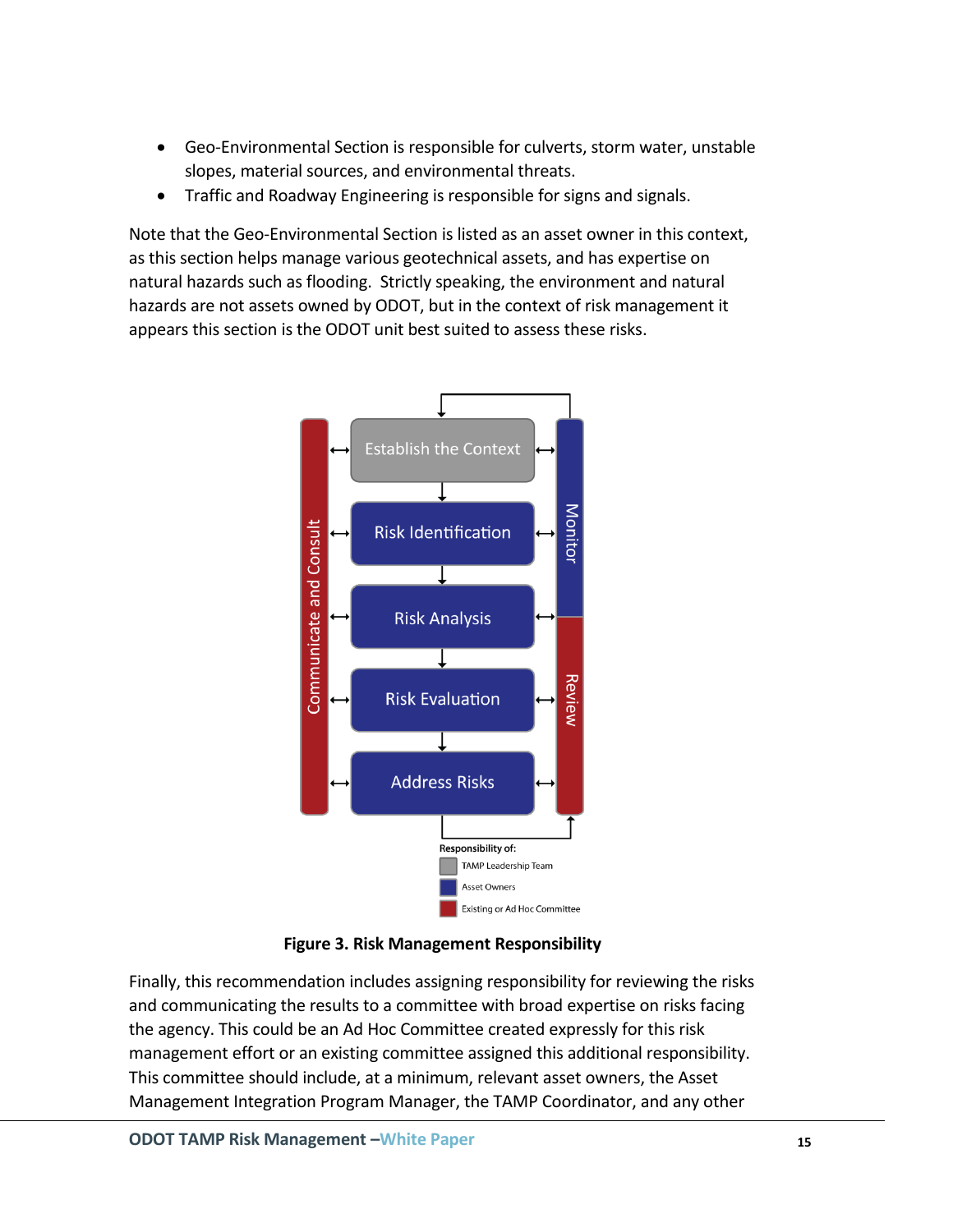stakeholders involved in the risk management process including maintenance staff. This committee should meet at least once a year to review and update the risk register, ensure risk management is communicated appropriately in the TAMP, and report out to the Asset Management Executive Committee (AMEC). Specifically, the Committee should:

- Review the risks in the risk register. Are the risks classified properly? Are there any risks missing from the register? Are there any risks that should not be included in the register?
- Determine if there are risks across multiple assets that need to be addressed and discuss responsibility and mitigation strategies for these risks.
- Discuss risks and mitigation strategies that may require significant budget commitment.
- Review mitigation strategies. Are there any alternative or superior mitigation strategies? Are any strategies inadequate to fully address the risks? Are there opportunities for collaboration among asset groups to mitigate risks?
- Develop action items for asset owners to revise the risk register and contribute content for the Risk Management chapter of the TAMP.
- Report out to the Asset Management Executive Committee, providing information on the risks being managed and the mitigation strategies in place, especially highlighting any major risks that may require attention beyond the scope of the asset owners' responsibility.

While not shown in Figure 3, we recommend that the Asset Management Integration Program (AMI) also play a role in the risk management process. Since AMI already has a coordinating role within the agency, the program should also be responsible for coordinating the Ad Hoc Committee meeting. AMI should ensure that the appropriate people are in attendance and the risk register and mitigation strategies are prepared/ready for review at the meeting. AMI can also coordinate gathering the necessary pieces for drafting and updating the risk management section of the TAMP.

The approach recommended here is intended as a formalization of responsibility consistent with current ODOT practice. This delineation of responsibilities is also consistent with recent guidance on risk management. The final report for NCHRP Project 08-93 provides a list of the likely duties and responsibilities of asset owners managing risks. The list includes identifying, analyzing, evaluating, and addressing risks. The report also stresses that asset owners should monitor the individual risks and communicate the risks effectively to senior managers within the agency.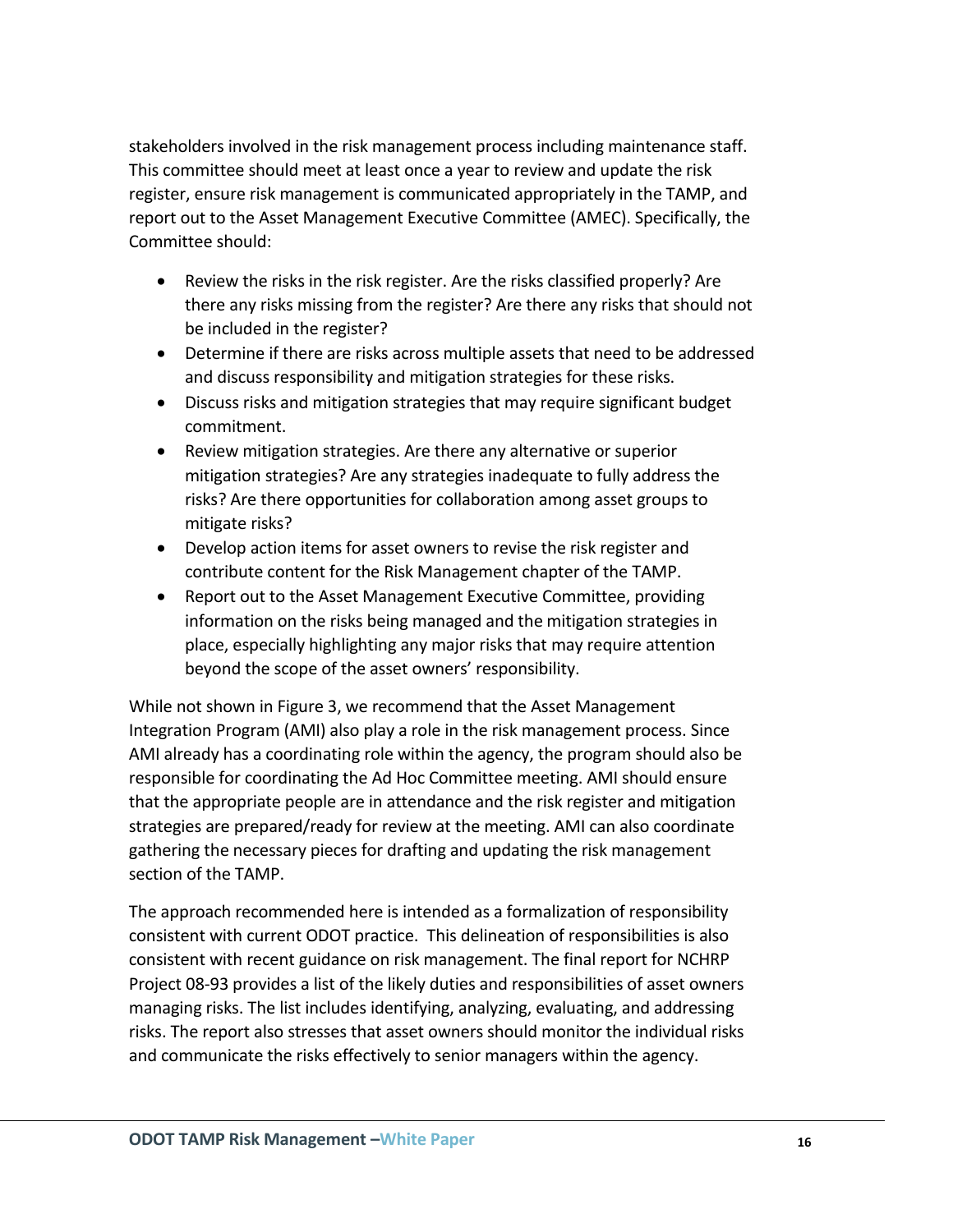## **Gap 2: Improvement of the Risk Register**

The draft risk register developed by ODOT staff addresses many of the requirements for risk identification. However, in order to produce a register that is fully compliant with the requirements, ODOT should supplement the register to include:

- Improved risk statements;
- Consensus on likelihood and impact of the risk; and
- Consensus on potential mitigation actions.

#### **Recommendation**

First, the columns of the risk register should be redefined as follows:

| <b>Risk</b><br>Category | Risk<br><b>Statement</b> | Likelihood | Impact | Priority | <b>Potential</b><br><b>Mitigation</b><br><b>Actions</b> |
|-------------------------|--------------------------|------------|--------|----------|---------------------------------------------------------|
|-------------------------|--------------------------|------------|--------|----------|---------------------------------------------------------|

This redefines "Significance" in the draft register to "Impact" and it changes "Risk to Highway Infrastructure" to "Priority".

Next, the risk register needs to have clear risk statements. Risk statements should consist of two elements: a description of the risk event, and a summary of its potential impact. For example:

| <b>Risk Event (if)</b>  | If ODOT does not plan for extreme weather events,          |
|-------------------------|------------------------------------------------------------|
| Potential Impact (then) | then bridges, roadways, and structures will be<br>damaged. |

Stating the risks in this way will help better define the risks and help in defining more focused mitigation strategies. In some cases, however, the process of clarifying the risk statements may result in identifying additional risks. For instance, though one may list "climate change" as a risk, in reality this term encompasses a number of different risks which may merit a variety of mitigation actions.

There may also be additional risks associated with maintenance and operations that need to be included in the risk register. Since maintenance and operations related risks were not the focus of the individual meetings held with different business areas within ODOT, additional attention may be needed to identify current practices in risk management for maintenance and add relevant risks to the register.

After the risks are identified with a risk statement, the risk register should include an "assessment of the identified risks in terms of the likelihood of their occurrence and their impact and consequence if they do occur"  $(23 C.F.R. 515.7(c)(2))$ . While the draft risk register includes Likelihood and Impact (labeled "Significance" in the draft register) ODOT can use a risk matrix, shown in Figure 4, to assign a risk priority.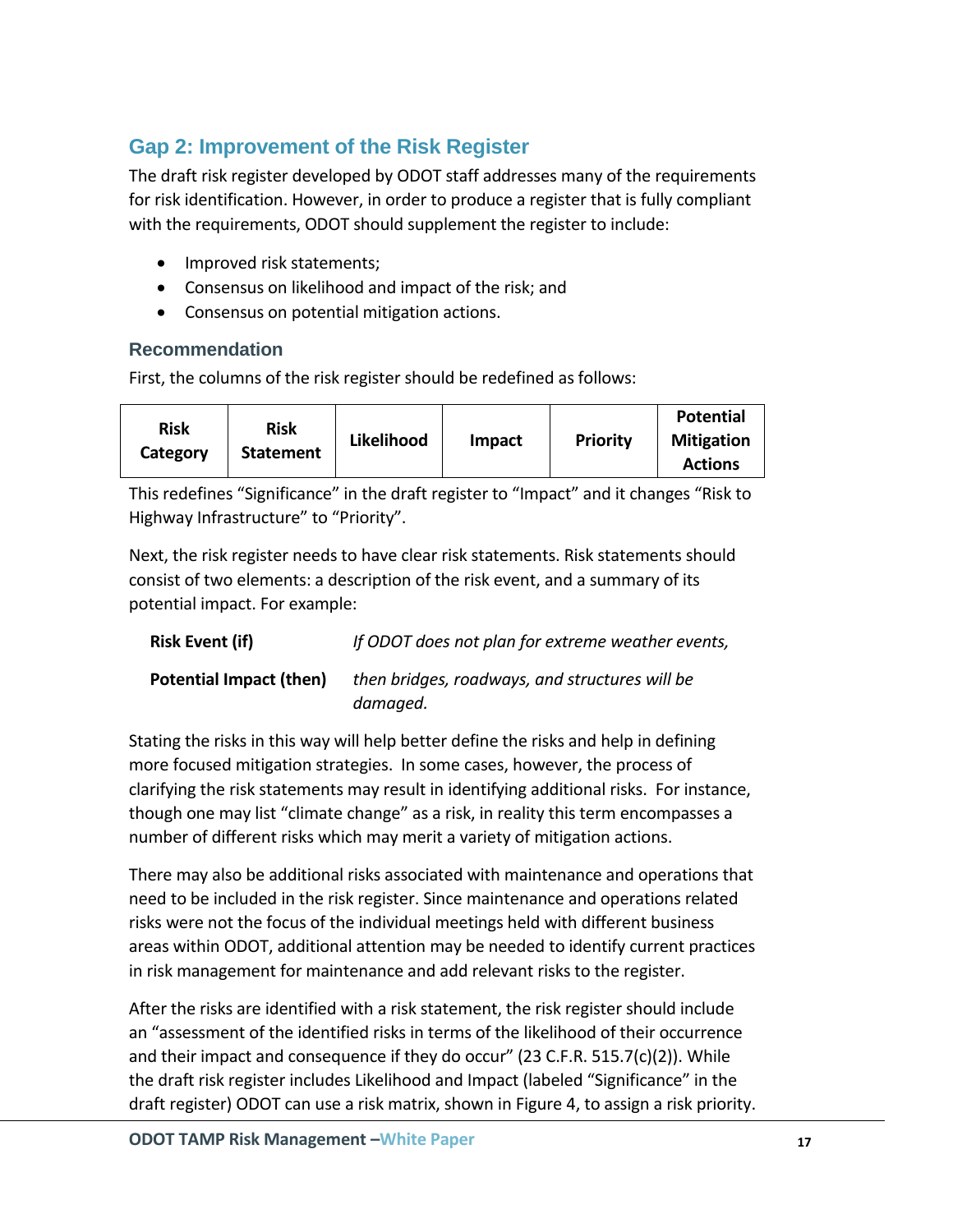This is one version of a risk matrix that can be used for this activity. Prior to assessment of the risks by individual risk owners, there should be consensus on a consistent approach for assigning likelihood and impact to risks.

| ikelihood | <b>Very High</b><br>$($ >1x/Year $)$ | <b>Medium</b>                      | <b>Medium</b>   | <b>High</b>                 | <b>Very High</b>       | Ultra High                         |
|-----------|--------------------------------------|------------------------------------|-----------------|-----------------------------|------------------------|------------------------------------|
|           | <b>High</b><br>$(\sim 1x/Year)$      | <b>Medium</b>                      | <b>Medium</b>   | <b>Medium</b>               | <b>High</b>            | <b>Very High</b>                   |
|           | <b>Medium</b><br>$(1x/3$ Years)      | Low                                | <b>Medium</b>   | <b>Medium</b>               | <b>High</b>            | <b>High</b>                        |
|           | Low<br>$(1x/10$ Years)               | <b>Very Low</b>                    | Low             | <b>Medium</b>               | <b>Medium</b>          | <b>High</b>                        |
|           | <b>Very Low</b><br>$(1x/10 Years)$   | <b>Very Low</b>                    | <b>Very Low</b> | Low                         | <b>Medium</b>          | <b>Medium</b>                      |
|           |                                      | <b>Very Low</b><br>(Insignificant) | Low<br>(Minor)  | <b>Medium</b><br>(Moderate) | <b>High</b><br>(Major) | <b>Very High</b><br>(Catastrophic) |

Impact

**Figure 4. Example Risk Matrix**

Risk owners should then work within their individual asset groups to reach consensus and assign a likelihood and impact value to the risks. Risk owners should also identify the potential mitigation actions they want to include in the register. See the next gap for further discussion on mitigation actions.

### **Gap 3: Identification of Top Priority Risks and Mitigation Actions**

Federal requirements stipulate that the risk management process established by the agency shall produce "an evaluation and prioritization of the identified risks" (23 C.F.R. 515.7(c)(3)). Only these top priority risks need to be included in the risk mitigation plan and monitored long term. In the current risk register developed by ODOT staff, the risks are not ranked or prioritized.

#### **Recommendation**

In order to comply with federal regulations, it is important that ODOT staff identify top priority risks. This prioritization starts with an initial prioritization of each risk based on its impact and likelihood. Mitigation strategies should then be defined for all risks exceeding a specified threshold (e.g., for all risk with priority "High" or greater). Then, once mitigation strategies are defined a further prioritization is needed considering factors such as the degree to which a risk may be mitigated and the resources required for mitigation. For example, there may be some risks identified as high priority in the initial prioritization for which mitigation is prohibitively expensive or simply infeasible. In such a case the risk may not be a very high priority in the mitigation plan.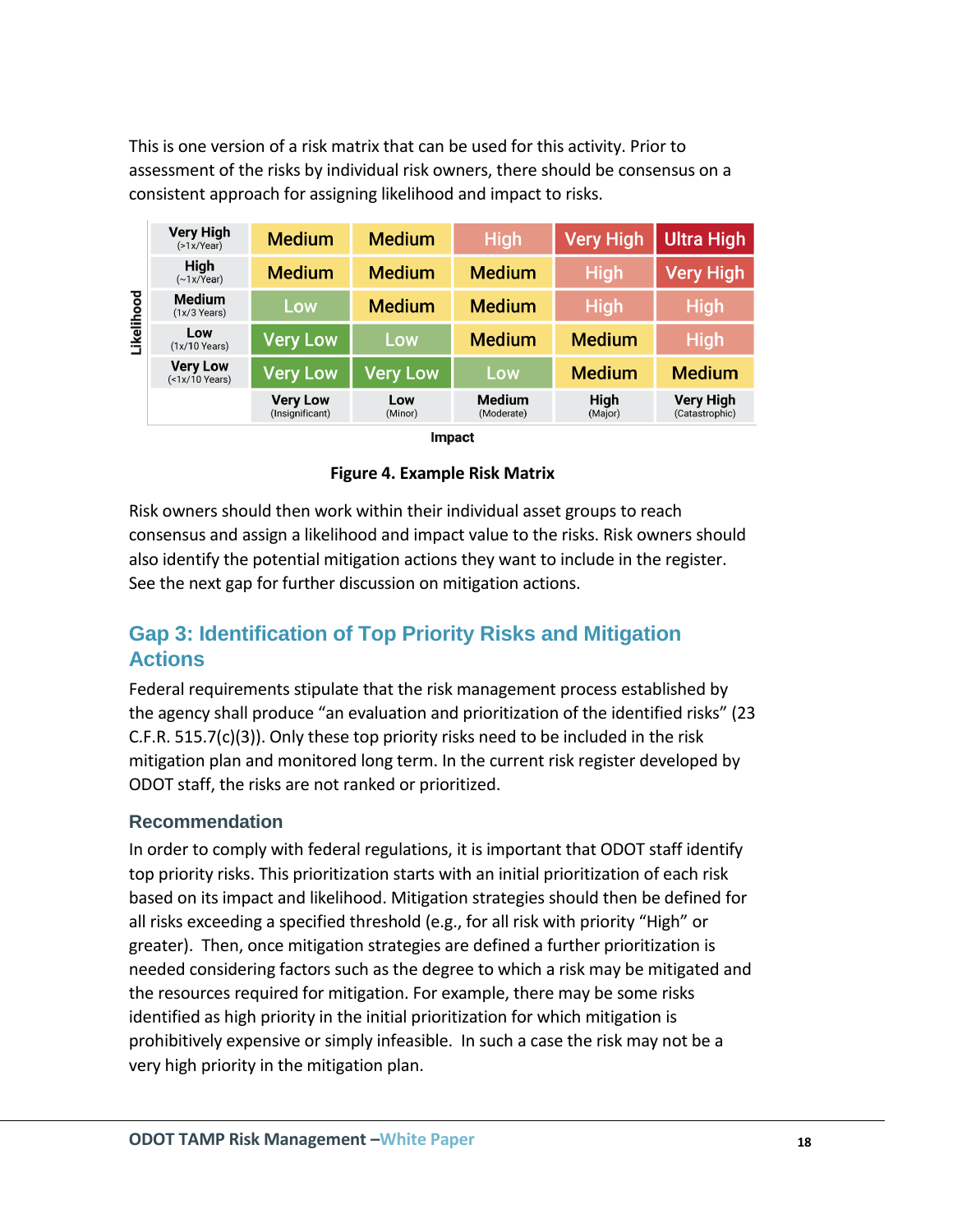Identifying top priority risks and mitigation actions in this manner will help support development of the mitigation plan required for inclusion in the TAMP. The mitigation plan should include the mitigation action, the owner of the action, an estimated completion date, and the first step that will be taken toward mitigation.

#### **Gap 4: Document Risk Management Activities**

The final step in the risk management process is to communicate the process and products to both internal and external stakeholders. The key place this information needs to be communicated is in the TAMP. Clearly ODOT will need to describe the specific risk management activities undertaken as part of TAMP development in the TAMP, including the development of its risk register and mitigation plan. However, the truth is that ODOT is already engaged in a number of risk management activities, and in many cases has already identified and is addressing high priority risks that may impact achieving the goals of the TAMP. Thus, the single most important portion of the TAMP risk management chapter will arguably be the description of ODOT's current risk management activities. However, in the past these activities have not been viewed as being part of an integrated process, and there is no single document that details the various risk management efforts across the organization.

#### **Recommendation**

In order to best meet the requirements for TAMP development, we recommend that ODOT prepare a narrative of risk management activities for inclusion in the risk management chapter. Depending on the risks that are identified as top priority, the narrative should incorporate relevant details from the following documents:

- Oregon Highways Seismic Plus Report (October 2014)
- Seismic Lifelines Evaluation, Vulnerability Synthesis, and Identification (May 2012)
- Nondestructive Evaluation of Bridge Decks using Infrared Thermography (IR) and Ground Penetrating Rader (GPR) (September 2016)
- Tsunami Inundation Scenarios for Oregon (2013)
- Cathodic Protection Evaluation (June 2014)
- Rough Roads Ahead 2 (February 2017)
- Climate Change Vulnerability Assessment and Adaptation Options Study (December 2014)
- ODOT's Climate Change Adaptation Strategy Report (April 2012)
- Oregon Statewide Transportation Strategy (March 2013)
- Succession Planning Guide
- ODOT Human Resources Branch Flex Competencies (September 2015)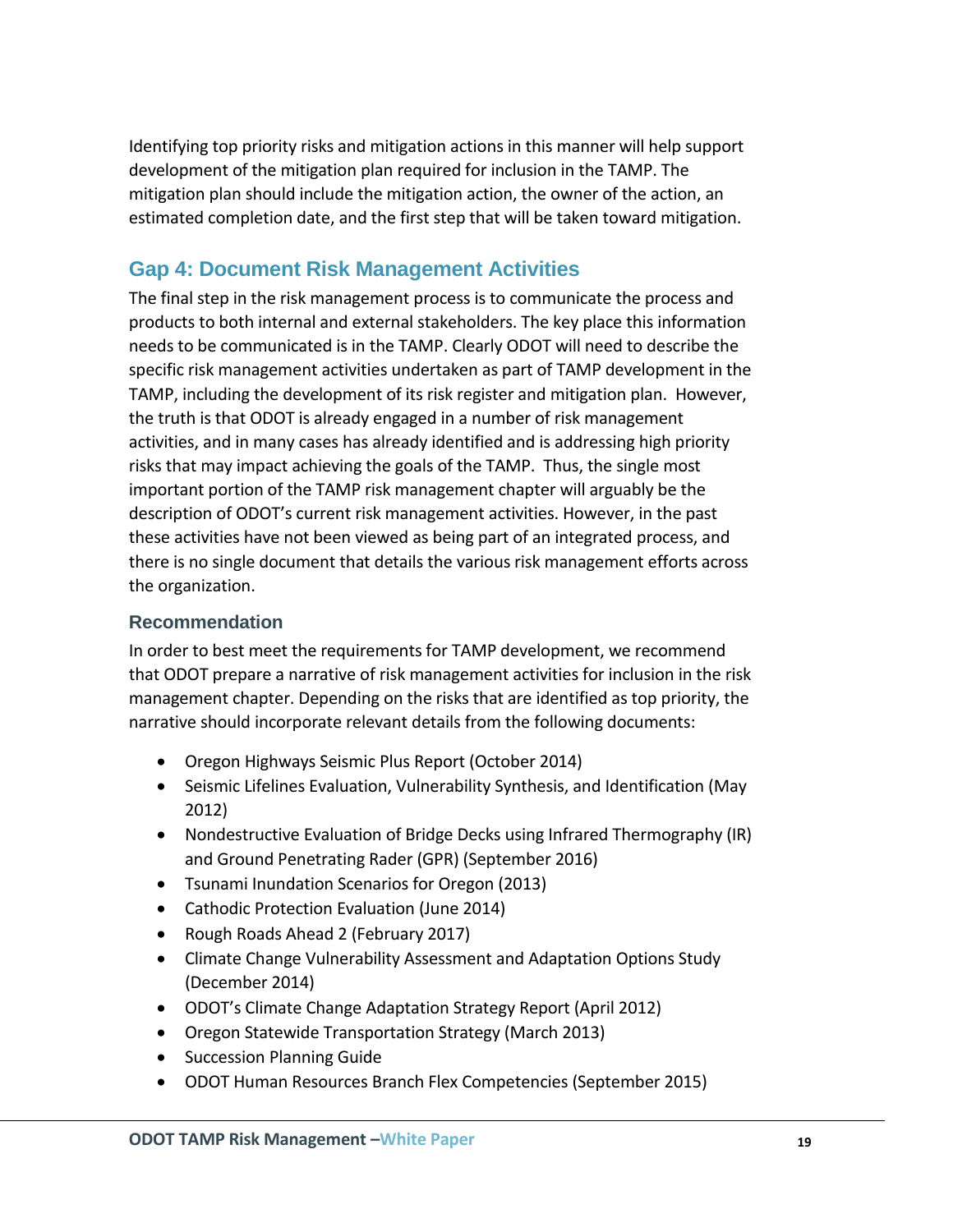Other activities that may be described in the risk management chapter of the TAMP, but that do not have existing official documentation include:

- Coastal Landslide and Bluff Retreat Monitoring for Climate Change Adaptation and Targeted Risk Assessment
- Development of Tsunami Design Guide Specifications for Bridges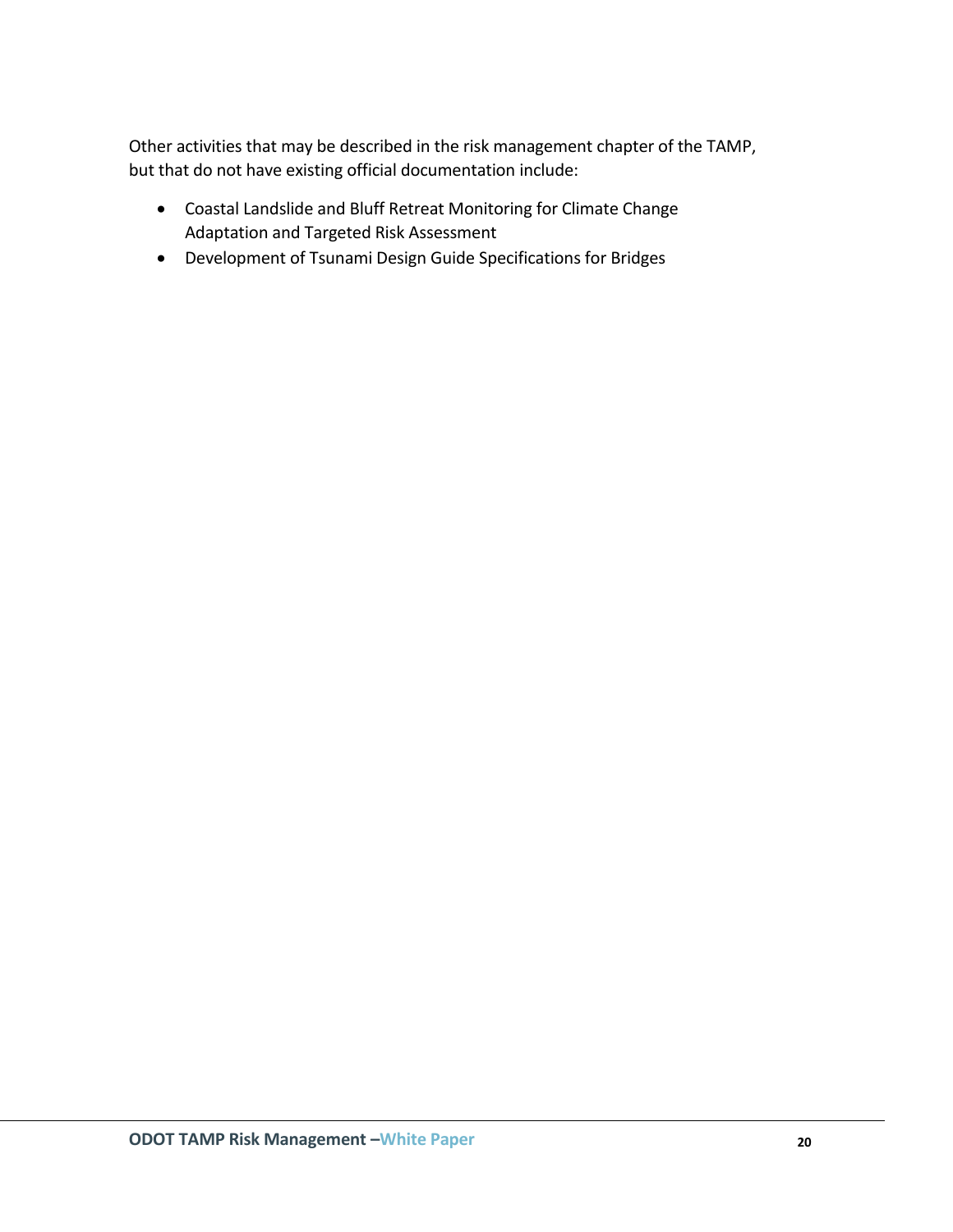# <span id="page-21-0"></span>**5. Next Steps**

The consultant team will work with staff at ODOT to revise the risk register. The consultant team will also present the gaps and recommendations from this white paper, as well as the revised risk register, on-site at ODOT.